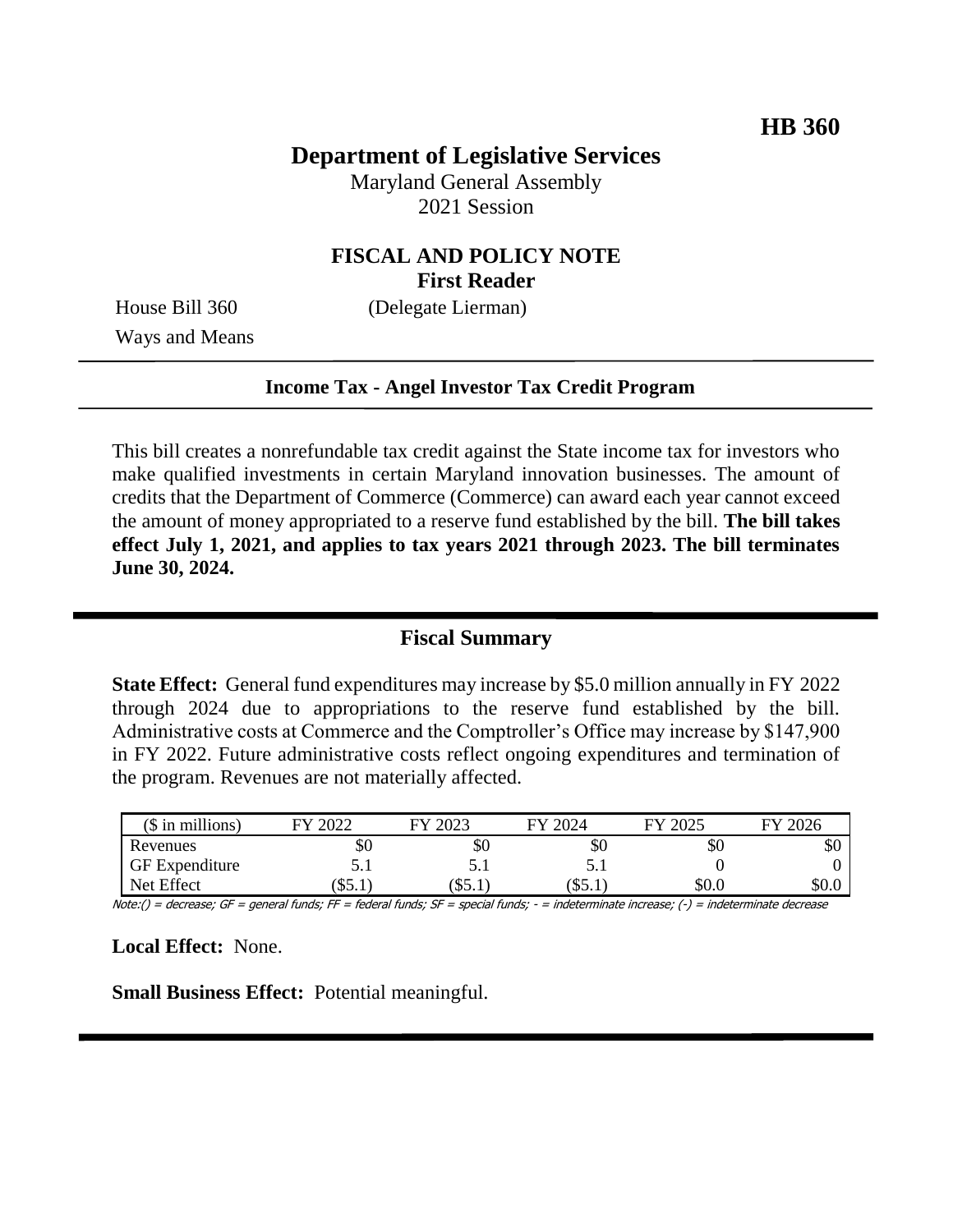# **Analysis**

#### **Bill Summary:**

The bill establishes a Maryland Angel Investor Tax Credit Reserve Fund*.* The total amount of tax credit certificates issued by Commerce in each fiscal year cannot exceed the amount appropriated to the reserve fund in the State budget. It is the General Assembly's intent that the Governor appropriate at least \$5.0 million to the reserve fund in each year. Any amount of money in the fund that is not expended in the fiscal year is rolled over into the next fiscal year.

The credit is equal to 50% of the qualified investment, not to exceed \$50,000 for an individual or \$100,000 for married couples that file a joint return or a pass-through entity. The taxpayer can carry forward any unused credit for up to four succeeding tax years.

The credit is claimed by an accredited investor, as defined by the federal Securities and Exchange Commission, who (1) meets the qualifications of the bill; (2) follows the application and certification process established by the bill; and (3) invests in a qualified innovation business that is certified by Commerce.

Commerce may not certify investments in a single qualified innovation business that total more than 15% of the total appropriations to the reserve fund for that fiscal year. An eligible investment is defined as an at-risk investment of at least \$10,000 (\$20,000 for a pass-through entity or joint filer) in exchange for stock, convertible debt, or ownership interest. An investor may not acquire an ownership interest in a company that exceeds 20% and must submit an application to Commerce.

A qualified innovation business is defined as a for-profit entity in a specified industry that has or is in the process of developing a technology, product, or service that is unique and legally owned or licensed by the business. A qualified innovation business does not include a qualified Maryland biotechnology company as defined under the Maryland Biotechnology Investment Incentive Tax Credit Program or a qualified Maryland cybersecurity company under the Cybersecurity Investment Incentive Tax Credit Program.

The business must be in good standing as determined by the State Department of Assessments and Taxation and meet specified criteria, including requirements that the company (1) does not have annual revenue of more than \$5 million; (2) has been in business for no more than five years; (3) has not received more than \$2.5 million in investments; (4) has less than 25 full-time employees; (5) has its headquarters and base of operations in Maryland; (6) is not publicly traded on any exchange; and (7) has at least 75% of its full-time equivalent employees employed in the State and at least 75% of its payroll paid to the employees in the State.

HB 360/ Page 2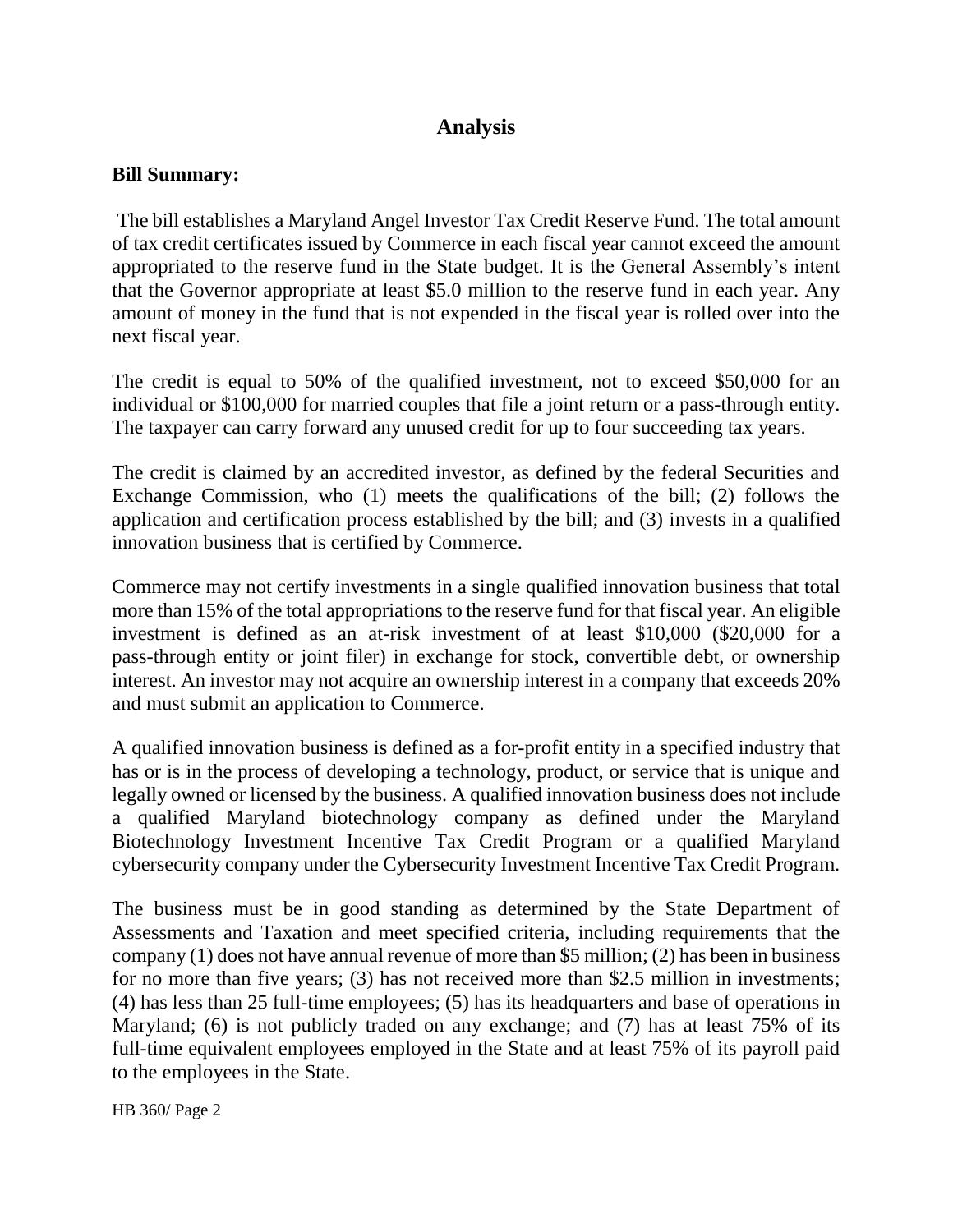Tax credit applications are approved on a first-come, first-served basis. The bill provides for the circumstances under which the credit may be rescinded, revoked, or recaptured.

Commerce is required to (1) approve tax credit applications; (2) determine the eligibility of qualified innovation businesses and investors; (3) adopt regulations, in consultation with the Comptroller, to implement the credit; and (4) report annually specified information about the program.

The tax credit program terminates June 30, 2024.

**Current Law:** Although the proposed tax credit program provides similar investment incentives as the biotechnology and cybersecurity investment incentive tax credits, investments made in companies that qualify under the other two programs may not receive tax credits proposed by the bill.

**State Fiscal Effect:** The bill establishes the Angel Investor Tax Credit Program within Commerce and expresses the intent of the General Assembly that the Governor include an annual appropriation of at least \$5.0 million to the reserve fund established by the bill. As a result, the net effect may be a general fund expenditure increase of \$5.1 million in fiscal 2022.

## *Appropriations to the Reserve Fund*

Assuming the program is funded by the Governor at the level expressed in the bill, general fund expenditures will increase by \$5.0 million annually in fiscal 2022 through 2024. To the extent that the Governor provides less or no money to the reserve fund in any year, the increase in general fund expenditures will be less.

Commerce has awarded in recent years an average of \$12.0 million in biotechnology investment incentive tax credits. Accordingly, general fund expenditures may increase by a greater amount to the extent that the Governor provides more than \$5.0 million to the reserve fund in any year.

## *Administrative Expenditures*

General fund expenditures increase by \$147,900 in fiscal 2022 due to implementation costs at Commerce and the Comptroller's Office, as described below.

## *Commerce*

Commerce indicates it would need one tax credit specialist to administer the program. However, the Department of Legislative Services advises that the added responsibilities

#### HB 360/ Page 3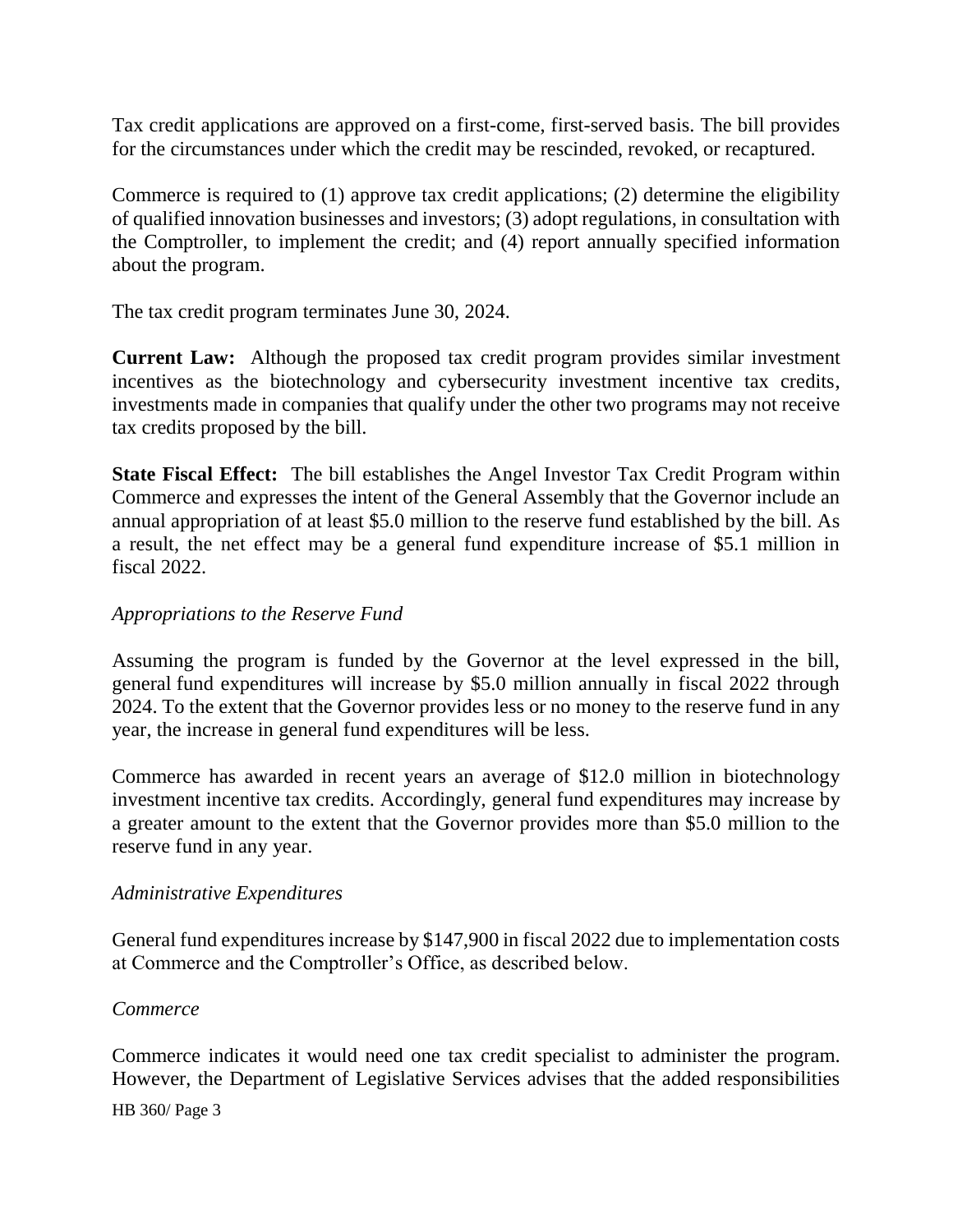resulting from this legislation are not permanent and could be performed by a contractual employee. General fund expenditures will increase by an estimated \$87,900 in fiscal 2022, which reflects the bill's July 1, 2021 effective date. This estimate includes a salary, fringe benefits, one-time start-up costs, and ongoing operating expenses.

| <b>Contractual Position</b>       |           |
|-----------------------------------|-----------|
| <b>Salary and Fringe Benefits</b> | \$82,200  |
| <b>Other Operating Expenses</b>   | 5,745     |
| <b>Commerce Expenditures</b>      | \$87,945  |
| <b>Comptroller Expenditures</b>   | \$60,000  |
| <b>Total FY 2022 Expenditures</b> | \$147,945 |

Future year expenditures reflect a full salary with annual increases, employee turnover, annual increases in ongoing operating expenses, and termination of the program.

#### *Comptroller's Office*

The Comptroller's Office reports that it will incur a one-time general fund expenditure increase of \$60,000 in fiscal 2022 to add the tax credit to the income tax forms. This includes data processing changes to the income tax return processing and imaging systems and systems testing. The Comptroller's Office may also incur additional expenses in fiscal 2025 in order to remove the tax credit.

**Small Business Effect:** Small businesses that are pass-through entities and make qualified investments in a qualified innovation business may benefit by claiming a tax credit. Qualified innovation businesses may benefit by increased investments from qualified investors.